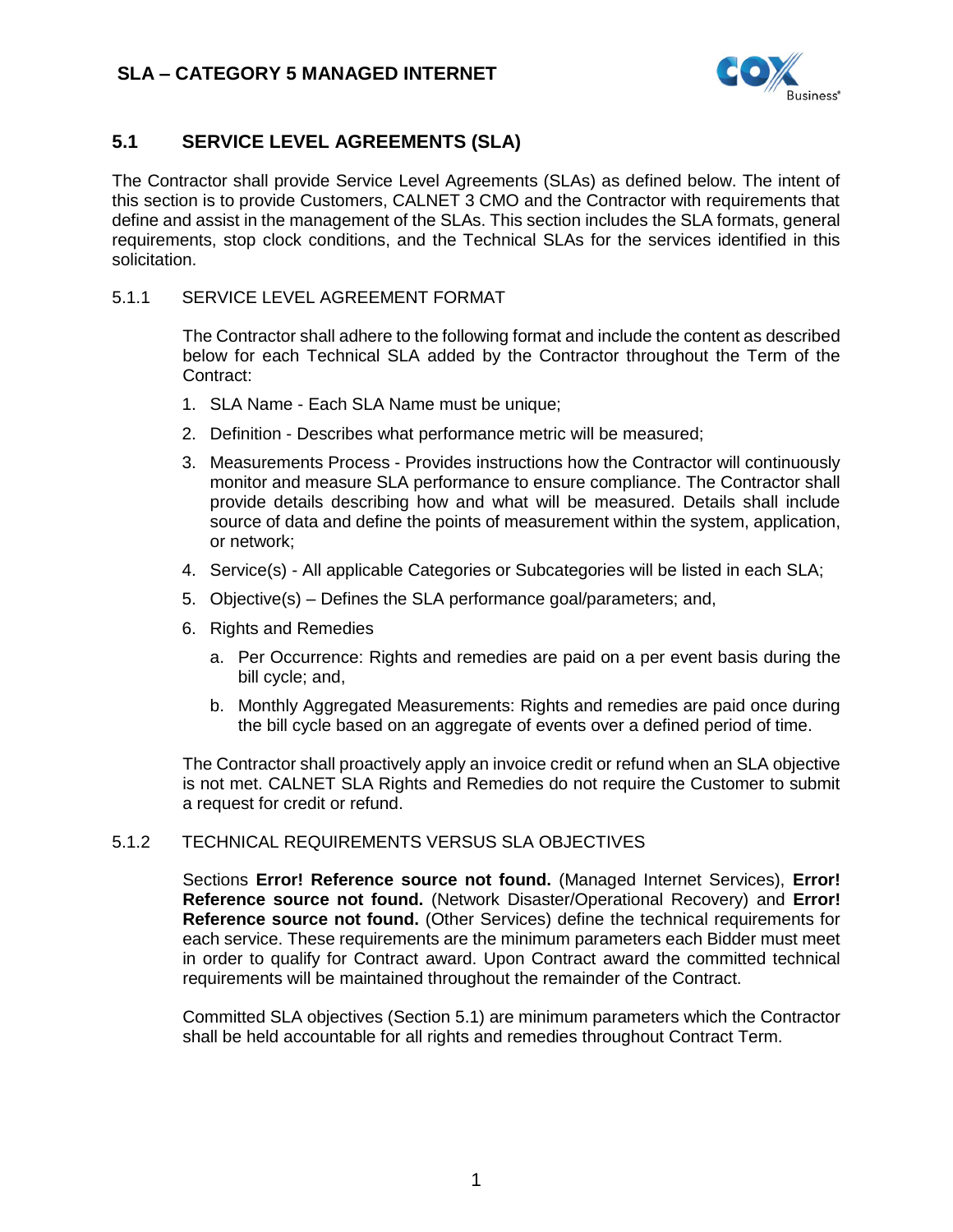

### 5.1.3 TWO METHODS OF OUTAGE REPORTING: CUSTOMER OR CONTRACTOR

There are two (2) methods in which CALNET 3 service failures or quality of service issues may be reported and Contractor trouble tickets opened: Customer reported or Contractor reported.

The first method of outage reporting results from a Customer reporting service trouble to the Contractor's Customer Service Center via phone call or opening of a trouble ticket using the on-line Trouble Ticket Reporting Tool (IFB STPD 12-001-B Refresh Business Requirements Section B.9.4).

The second method of outage reporting occurs when the Contractor opens a trouble ticket as a result of network/system alarm or other method of service failure identification. In each instance the Contractor shall open a trouble ticket using the Trouble Ticket Reporting Tool (IFB STPD 12-001-B Refresh Business Requirements Section B.9.4) and monitor and report to Customer until service is restored.

#### 5.1.4 BIDDER RESPONSE TO SERVICE LEVEL AGREEMENTS

Many of the Service Level Agreements described below include multiple objective levels – Basic, Standard and Premier. Bidders shall indicate one (1) specific objective level they are committing to for each service in space provided in the "Objective" section of each SLA description.

#### 5.1.5 CONTRACTOR SLA MANAGEMENT PLAN

Within 90 calendar days of Contract award, the Contractor shall provide CALNET 3 CMO with a detailed SLA Management Plan that describes how the Contractor will manage the Technical SLAs for services in this IFB. The SLA Management plan shall provide processes and procedures to be implemented by the Contractor. The SLA Management Plan shall define the following:

- 7. Contractor SLA Manager and supporting staff responsibilities;
- 8. Contractor's process for measuring objectives for each SLA. The process shall explain how the Contractor will continuously monitor and measure SLA performance to ensure compliance. The Contractor shall provide details describing how and what will be measured. Details should include source of data and define the points of measurement within the system, application, or network;
- 9. Creation and delivery of SLA Reports (IFB STPD 12-001-B Refresh Business Requirements Section B.9.5). The Contractor shall include a sample report in accordance with IFB-B Refresh Business Requirements Section B.9.5 (SLA Reports) for the following: SLA Service Performance Report (Section IFB STPD 12- 001-B Refresh Business Requirements Section B.9.5.1), SLA Provisioning Report (Section IFB STPD 12-001-B Business Requirements Section B.9.5.2), and SLA Catastrophic Outage Reports (Section IFB STPD 12-001-B Refresh Business Requirements Section B.9.5.3). The Contractor shall commit to a monthly due date. The reports shall be provided to the CALNET 3 CMO via the Private Oversight Website (IFB STPD 12-001-B Refresh Business Requirements Section B.9.2);
- 10. SLA invoicing credit and refund process;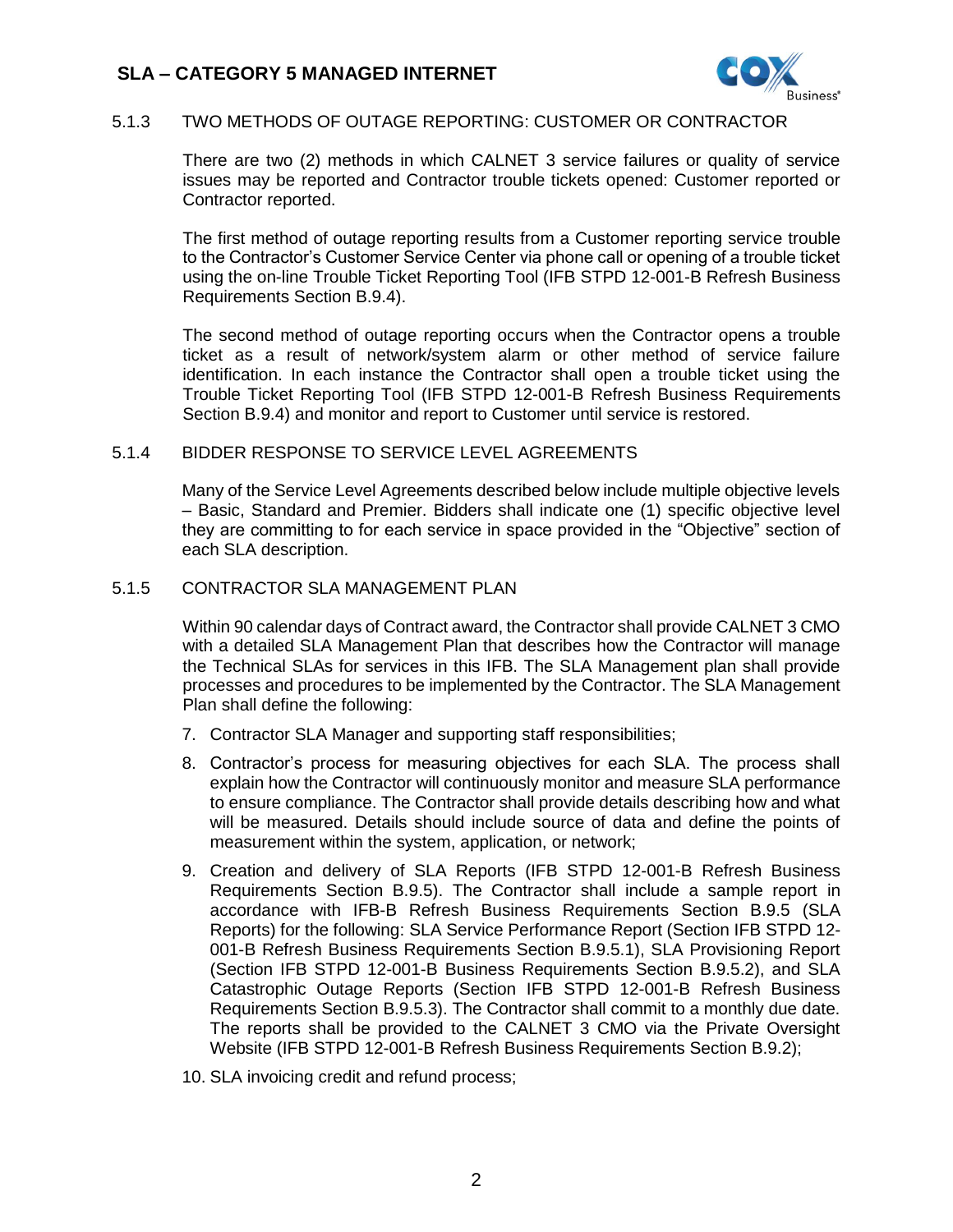

- 11. Contractor SLA problem resolution process for SLA management and SLA reporting. The Contractor shall provide a separate process for Customers and CALNET 3 CMO; and,
- 12. Contractor SLA Manager to manage all SLA compliance and reporting. The Contractor shall include SLA Manager contact information for SLA inquiries and issue resolution for Customer and CALNET 3 CMO.

#### 5.1.6 TECHNICAL SLA GENERAL REQUIREMENTS

The Contractor shall adhere to the following general requirements which apply to all CALNET 3 Technical SLAs (Section [5.1.8\)](#page-7-0):

- 13. With the exception of the Provisioning SLA, the total SLA rights and remedies for any given month shall not exceed the sum of 100 percent of the Total Monthly Recurring Charges (TMRC). Services with usage charges shall apply the Average Daily Usage Charge (ADUC) in addition to any applicable TMRC rights and remedies;
- 14. If a circuit or service fails to meet one (1) or more of the performance objectives, only the SLA with the largest monthly Rights and Remedies will be credited to the Customer, per event;
- 15. The Contractor shall apply CALNET 3 SLAs and remedies for services provided by Subcontractors and/or Affiliates;
- 16. The Definition, Measurement Process, Objectives, and Rights and Remedies shall apply to all services identified in each SLA. If a Category or Subcategory is listed in the SLA, then all services under that Category or Subcategory are covered under the SLA. Exceptions must be otherwise stated in the SLA;
- 17. TMRC rights and remedies shall include the service, option(s), and feature(s) charges;
- 18. The Contractor shall proactively and continuously monitor and measure all Technical SLA objectives;
- 19. The Contractor shall proactively credit all rights and remedies to the Customer within 60 calendar days of the trouble resolution date on the trouble ticket or within 60 calendar days of the Due Date on the Service Request for the Provisioning SLA;
- 20. To the extent that Contractor offers additional SLAs, or SLAs with more advantageous rights and/or remedies for same or similar services offered through tariffs, online service guides, or other similarly situated government contracts (Federal, State, County, City), the State will be entitled to the same rights and/or remedies therein. The Contractor shall present the SLAs to CALNET 3 CMO for possible inclusion via amendments;
- 21. The Contractor shall apply CALNET 3 SLAs and remedies to services provided in geographic areas which the Bidder has committed to provide service. ;
- 22. The election by CALNET 3 CMO of any SLA remedy covered by this Contract shall not exclude or limit CALNET 3 CMO's or any Customer's rights and remedies otherwise available within the Contract or at law or equity;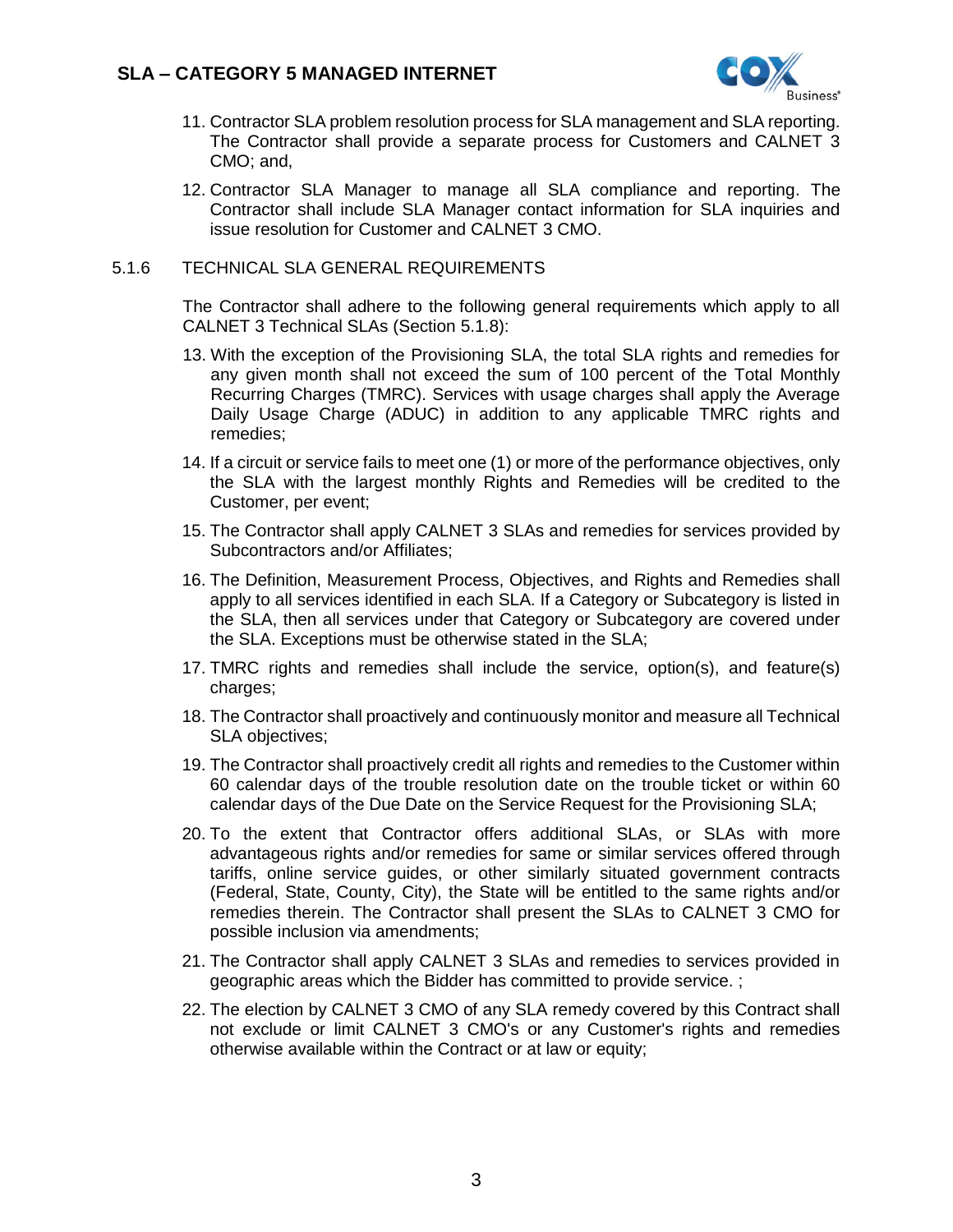

- 23. The Contractor shall apply rights and remedies when a service fails to meet the SLA objective even when backup or protected services provide Customer with continuation of services;
- 24. The Contractor shall act as the single point of contact in coordinating all entities to meet the State's needs for provisioning, maintenance, restoration and resolution of service issues or that of their Subcontractors, Affiliates or resellers under this Contract;
- 25. The Customer Escalation Process (IFB STPD 12-001-B Refresh Business Requirements Section B.3.4.2) and/or the CALNET 3 CMO Escalation Process (IFB STPD 12-001-B Refresh Business Requirements Section B.3.4.1) shall be considered an additional right and remedy if the Contractor fails to resolve service issues within the SLA objective(s);
- 26. Trouble reporting and restoration shall be provided 24x365 for CALNET 3 services;
- 27. SLAs apply 24x365 unless SLA specifies an exception;
- 28. Contractor invoices shall clearly cross reference the SLA credit to the service Circuit ID in accordance with IFB STPD 12-001-B Refresh Business Requirements Section B.5.1 (Billing and Invoicing Requirements, #14);
- 29. The Contractor shall provide a CALNET 3 SLA Manager responsible for CALNET 3 SLA compliance. The SLA Manager shall attend regular meetings and be available upon request to address CALNET 3 CMO SLA oversight, report issues, and problem resolution concerns. The CALNET 3 SLA Manager shall also coordinate SLA support for Customer SLA inquiries and issue resolution;
- 30. The Contractor shall provide Customer and CALNET 3 CMO support for SLA inquiries and issue resolution; and,
- 31. Any SLAs and remedies negotiated between Contractor and third party service provider in territories closed to competition shall be passed through to the CALNET 3 Customer.

### <span id="page-3-0"></span>5.1.7 TROUBLE TICKET STOP CLOCK CONDITIONS

The following conditions shall be allowed to stop the trouble ticket Outage Duration for CALNET 3 Contractor trouble tickets. The Contractor shall document the trouble ticket Outage Duration using the Stop Clock Condition (SCC) listed in Tabl[e 5.1.7](#page-3-0) and include start and stop time stamps in the Contractor's Trouble Ticket Reporting Tool (IFB STPD 12-001-B Refresh Business Requirements Section B.9.4) for each application of a SCC.

Note: The Glossary (SOW Appendix A) defines term "End-User" as the "individual within an Entity that is utilizing the feature or service provided under the Contract."

Stop Clock Conditions are limited to the conditions listed in Table [5.1.7.](#page-3-0)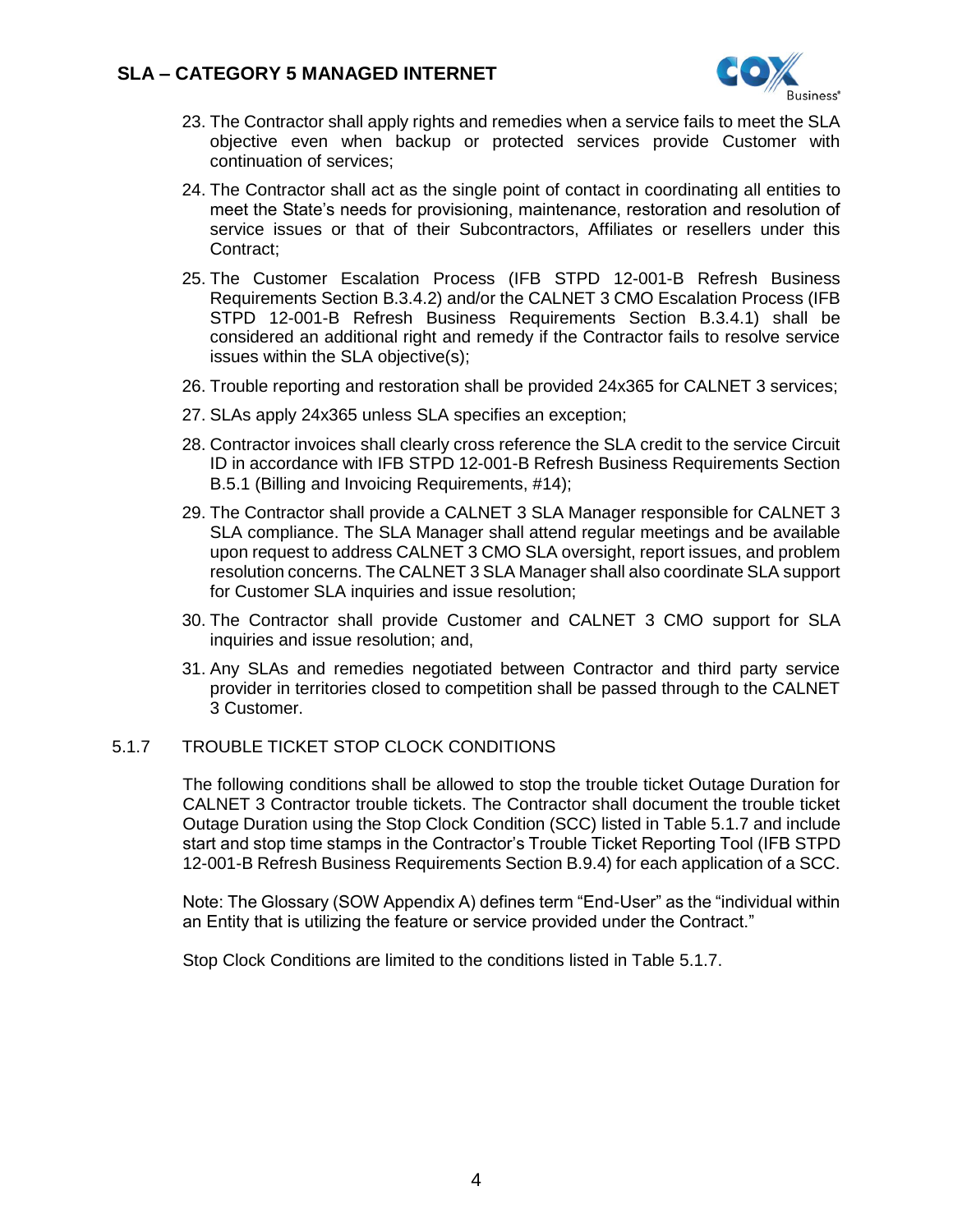$\mathbf{r}$ 



# **Table [5.1.7](#page-3-0) – Stop Clock Conditions (SCC)**

| #            | <b>Stop Clock Condition (SCC)</b> | <b>SCC Definition</b>                                                                                                                                                                                                                                                                                                                                                                                                                                                                 |
|--------------|-----------------------------------|---------------------------------------------------------------------------------------------------------------------------------------------------------------------------------------------------------------------------------------------------------------------------------------------------------------------------------------------------------------------------------------------------------------------------------------------------------------------------------------|
| 1            | <b>END-USER REQUEST</b>           | Periods when a restoration or testing effort is delayed<br>at the specific request of the End-User. The SCC<br>shall exist during the period the Contractor was<br>delayed, provided that the End-User's request is<br>documented and time stamped in the Contractor's<br>trouble ticket or Service Request system and shows<br>efforts are made to contact the End-User during the<br>applicable Stop Clock period.                                                                  |
| $\mathbf{2}$ | <b>OBSERVATION</b>                | Time after a service has been restored but End-User<br>request ticket is kept open for observation. If the<br>service is later determined by the End-User to not<br>have been restored, the Stop Clock shall continue<br>until the time the End-User notifies the Contractor<br>that the Service has not been restored.                                                                                                                                                               |
| 3            | <b>END-USER NOT AVAILABLE</b>     | Time after a service has been restored but End-User<br>is not available to verify that the Service is working. If<br>the service is later determined by the End-User to not<br>have been restored, the Stop Clock shall apply only<br>for the time period between Contractor's reasonable<br>attempt to notify the End-User that Contractor<br>believes the service has been restored and the time<br>the End-User notifies the Contractor that the Service<br>has not been restored. |
| 4            | <b>WIRING</b>                     | Restoration cannot be achieved because the<br>problem has been isolated to wiring that is not<br>maintained by Contractor or any of its Subcontractors<br>or Affiliates. If it is later determined the wiring is not<br>the cause of failure, the SCC shall not apply.                                                                                                                                                                                                                |
| 5            | <b>POWER</b>                      | Trouble caused by a power problem outside of the<br>responsibility of the Contractor.                                                                                                                                                                                                                                                                                                                                                                                                 |
| 6            | <b>FACILITIES</b>                 | Lack of building entrance Facilities or conduit<br>structure that are the End-User's responsibility to<br>provide.                                                                                                                                                                                                                                                                                                                                                                    |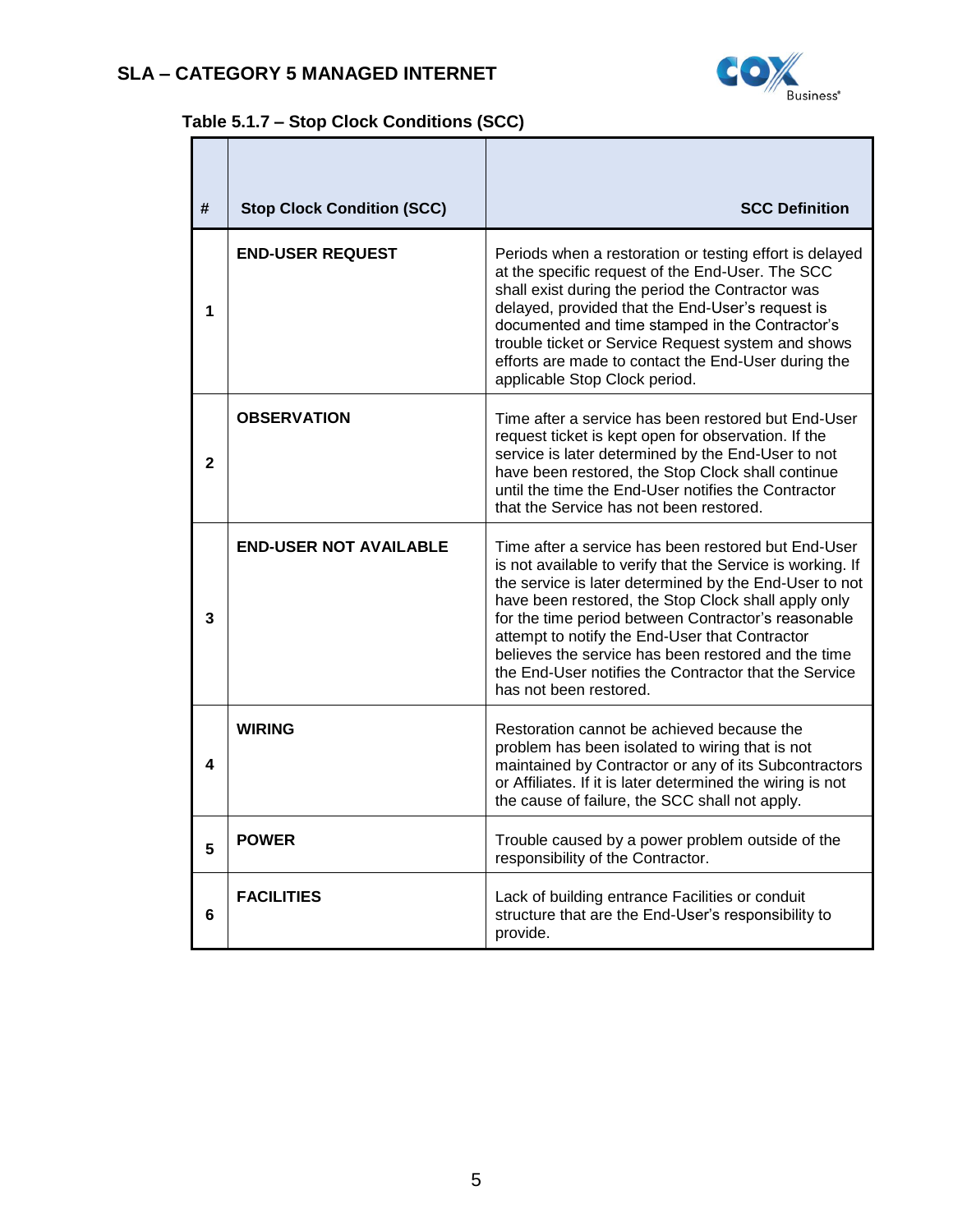

| #  | <b>Stop Clock Condition (SCC)</b> | <b>SCC Definition</b>                                                                                                                                                                                                                                                                                                                              |
|----|-----------------------------------|----------------------------------------------------------------------------------------------------------------------------------------------------------------------------------------------------------------------------------------------------------------------------------------------------------------------------------------------------|
|    | <b>ACCESS</b>                     | Limited access or contact with End-User provided the<br>Contractor documents in the trouble ticket several<br>efforts to contact End-User for the following:                                                                                                                                                                                       |
|    |                                   | Access necessary to correct the problem is not<br>a.<br>available because access has not been<br>arranged by site contact or End-User<br>representative;                                                                                                                                                                                           |
|    |                                   | Site contact refuses access to technician who<br>b.<br>displays proper identification;                                                                                                                                                                                                                                                             |
| 7  |                                   | Customer provides incorrect site contact<br>C.<br>information which prevents access, provided<br>that Contractor takes reasonable steps to notify<br>End-User of the improper contact information<br>and takes steps to obtain the correct<br>information; or,                                                                                     |
|    |                                   | d.<br>Site has limited hours of business that directly<br>impacts the Contractor's ability to resolve the<br>problem.                                                                                                                                                                                                                              |
|    |                                   | If it is determined later that the cause of the problem<br>was not at the site in question, then the Access SCC<br>shall not apply.                                                                                                                                                                                                                |
| 8  | STAFF                             | Any problem or delay to the extent caused by End-<br>User's staff that prevents or delays Contractor's<br>resolution of the problem. In such event, Contractor<br>shall make a timely request to End-User staff to<br>correct the problem or delay and document in trouble<br>ticket.                                                              |
| 9  | <b>APPLICATION</b>                | End-User software applications that interfere with<br>repair of the trouble.                                                                                                                                                                                                                                                                       |
| 10 | <b>CPE</b>                        | Repair/replacement of Customer Premise Equipment<br>(CPE) not provided by Contractor if the problem<br>has been isolated to the CPE. If determined later<br>that the CPE was not the cause of the service<br>outage, the CPE SCC will not apply.                                                                                                   |
| 11 | <b>NO RESPONSE</b>                | Failure of the trouble ticket originator or responsible<br>End-User to return a call from Contractor's technician<br>for on-line close-out of trouble tickets after the<br>Service has been restored as long as Contractor can<br>provide documentation in the trouble ticket<br>substantiating the communication from Contractor's<br>technician. |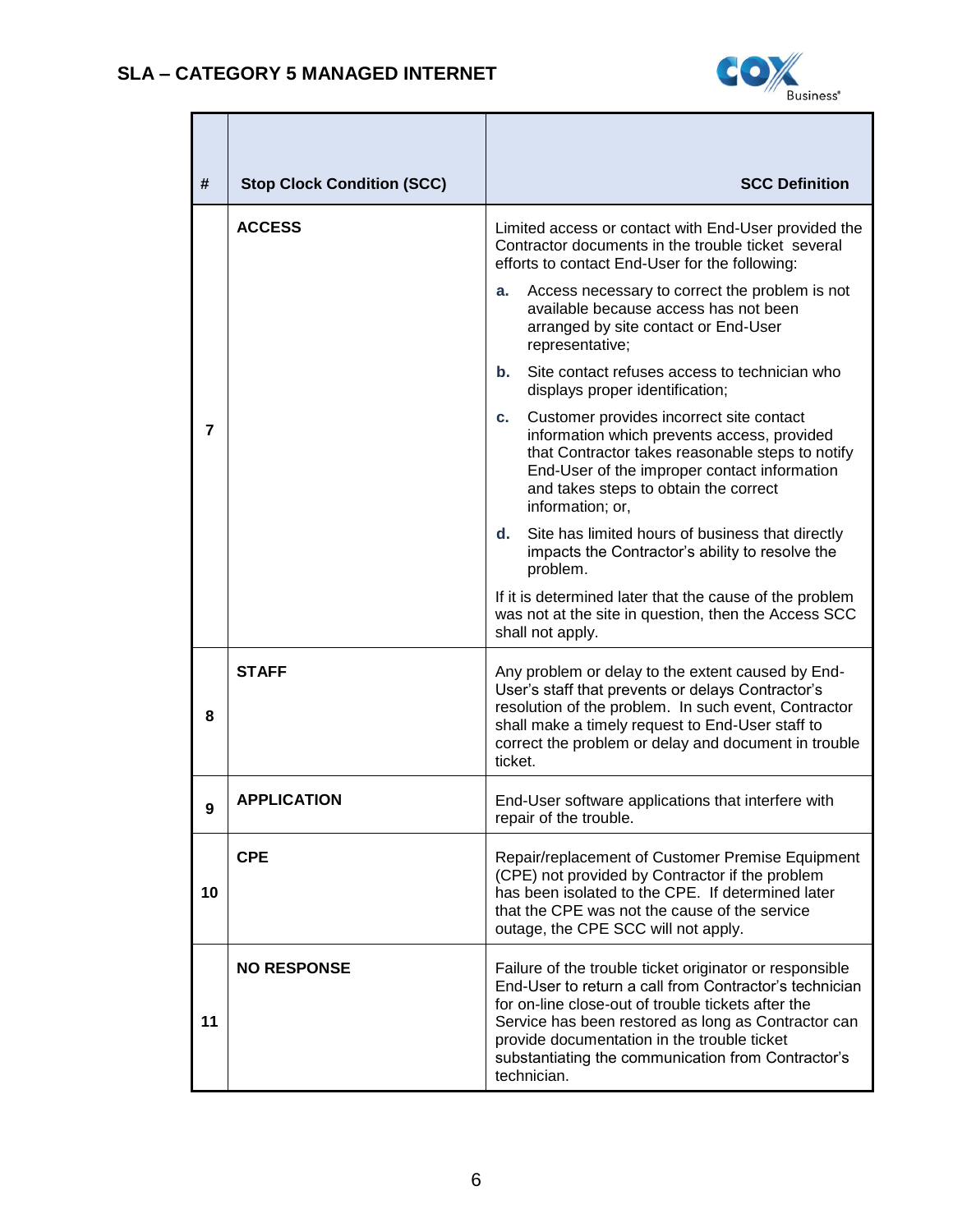

| #  | <b>Stop Clock Condition (SCC)</b> | <b>SCC Definition</b>                                                                                                                                                                                                                                                                                                                                                                                                                                                                                              |
|----|-----------------------------------|--------------------------------------------------------------------------------------------------------------------------------------------------------------------------------------------------------------------------------------------------------------------------------------------------------------------------------------------------------------------------------------------------------------------------------------------------------------------------------------------------------------------|
| 12 | <b>MAINTENANCE</b>                | An outage directly related to any properly performed<br>scheduled maintenance or upgrade scheduled for<br>CALNET 3 service. Any such stop clock condition<br>shall not extend beyond the scheduled period of the<br>maintenance or upgrade. SLAs shall apply for any<br>maintenance caused outage beyond the scheduled<br>maintenance period. Outages occurring during a<br>scheduled maintenance or upgrade period and not<br>caused by the scheduled maintenance shall not be<br>subject to the Maintenance SCC. |
| 13 | <b>THIRD PARTY</b>                | Any problem or delay caused by a third party not<br>under the control of Contractor, not preventable by<br>Contractor, including, at a minimum, cable cuts not<br>caused by the Contractor. Contractor's<br>Subcontractors and Affiliates shall be deemed to be<br>under the control of Contractor with respect to the<br>equipment, services, or Facilities to be provided<br>under this Contract.                                                                                                                |
| 14 | <b>FORCE MAJEURE</b>              | Force Majeure events, as defined in the PMAC<br>General Provisions - Telecommunications, Section<br>28 (Force Majeure).                                                                                                                                                                                                                                                                                                                                                                                            |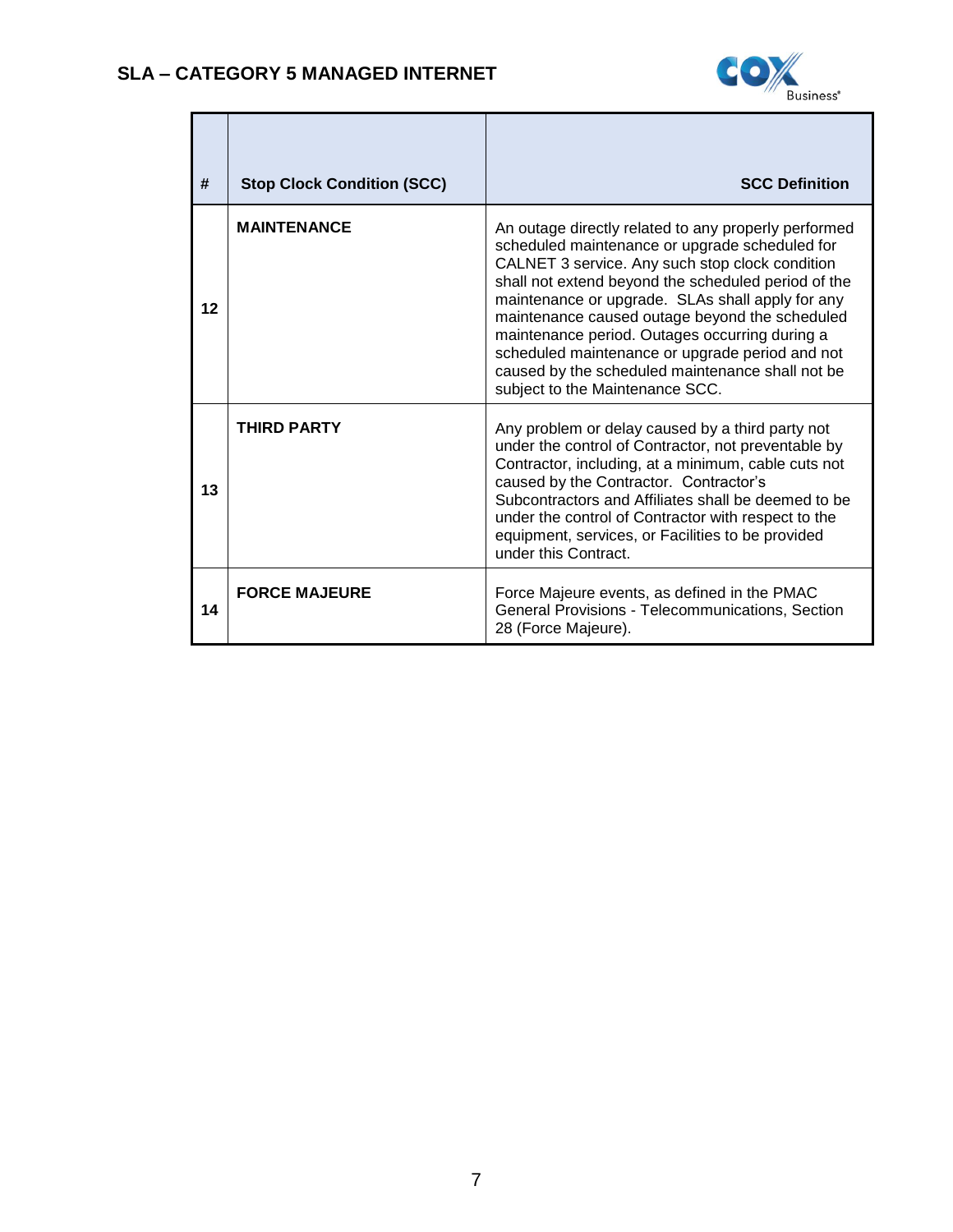

### <span id="page-7-0"></span>5.1.8 TECHNICAL SERVICE LEVEL AGREEMENTS

The Contractor shall provide and manage the following Technical SLAs.

### 5.1.8.1 Availability (M-S)

#### **SLA Name: Availability**

**Definition:** The percentage of time a CALNET 3 service is fully functional and available for use each calendar month.

**Measurement Process:** The monthly Availability Percentage shall be based on the accumulative total of all Unavailable Time derived from all trouble tickets closed, for the affected service (Per Circuit ID), per calendar month. The monthly Availability Percentage equals the Scheduled Uptime per month less Unavailable Time per month divided by Scheduled Uptime per month multiplied by 100. Scheduled Uptime is 24 x number of days in the month. All Unavailable Time applied to other SLAs, which results in a remedy, will be excluded from the monthly accumulated total.

#### **Services:**

Managed Internet Service

#### **Objective(s):**

The objective shall be based on the network side interface type:

| <b>Network Side Interface</b>                     | <b>Basic</b><br>(B) | <b>Standard</b><br>(S) | <b>Premier</b><br>(P) | Bidder's<br>Objective<br><b>Commitment</b><br>(B, S or P) |
|---------------------------------------------------|---------------------|------------------------|-----------------------|-----------------------------------------------------------|
| <b>T1/FT1</b>                                     | $\geq 99.2\%$       | $\geq 99.5\%$          | $\geq 99.8\%$         | P                                                         |
| T3/FT3                                            | ≥ 99.7%             | $\geq 99.8\%$          | $\geq 99.9\%$         | P                                                         |
| OCX/OCXc                                          | $\geq 99.7\%$       | $\geq 99.8\%$          | $\geq 99.9\%$         | P                                                         |
| Ethernet 1 Mbps up to 1<br>GbE (Gigabit Ethernet) | $\geq 99.2\%$       | $\geq 99.5\%$          | $\geq 99.8\%$         | P                                                         |
| Ethernet 10 GbE                                   | $\geq 99.2\%$       | $\geq 99.5\%$          | $\geq 99.8\%$         | P                                                         |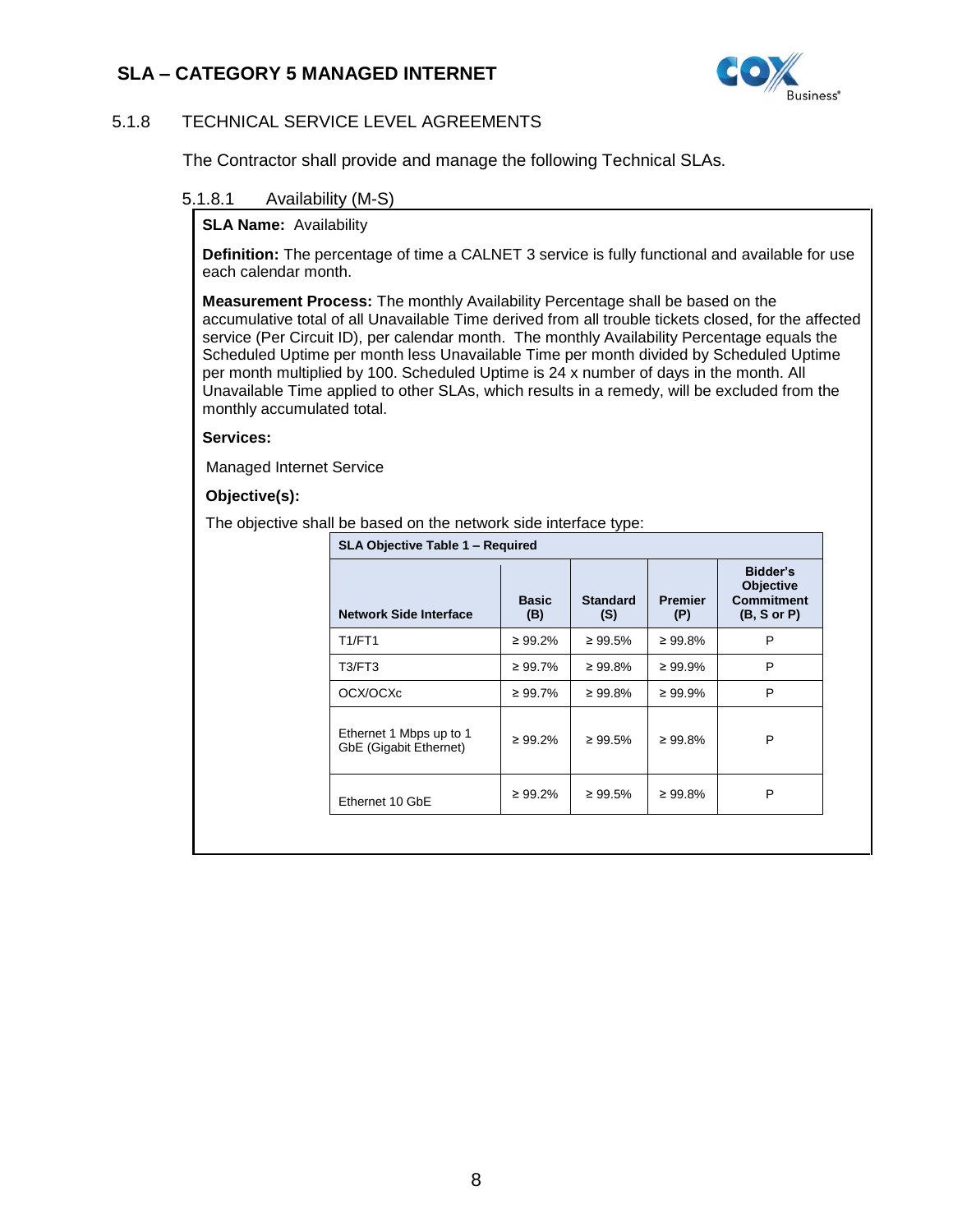

### **Objective(s), continued:**

With the exception of XDSL, Bidder shall identify any additional Contractor identified network side interfaces not listed in the Table 1 above for InFRa and InFRaM services. Bidder shall provide an objective commitment percentage for each additional network side interface which must be above 99.2%:

|                | SLA Objective Table 2 - Additional       |                                                   |  |  |  |  |  |  |
|----------------|------------------------------------------|---------------------------------------------------|--|--|--|--|--|--|
|                | <b>Additional Network Side Interface</b> | Bidder's<br>Objective<br><b>Commitment</b><br>(%) |  |  |  |  |  |  |
| 1              |                                          |                                                   |  |  |  |  |  |  |
| $\overline{2}$ |                                          |                                                   |  |  |  |  |  |  |
| 3              |                                          |                                                   |  |  |  |  |  |  |
| 4              |                                          |                                                   |  |  |  |  |  |  |
| 5              |                                          |                                                   |  |  |  |  |  |  |
| 6              |                                          |                                                   |  |  |  |  |  |  |
| 7              |                                          |                                                   |  |  |  |  |  |  |
| 8              |                                          |                                                   |  |  |  |  |  |  |
| 9              |                                          |                                                   |  |  |  |  |  |  |
| 10             |                                          |                                                   |  |  |  |  |  |  |

**Per Occurrence:** N/A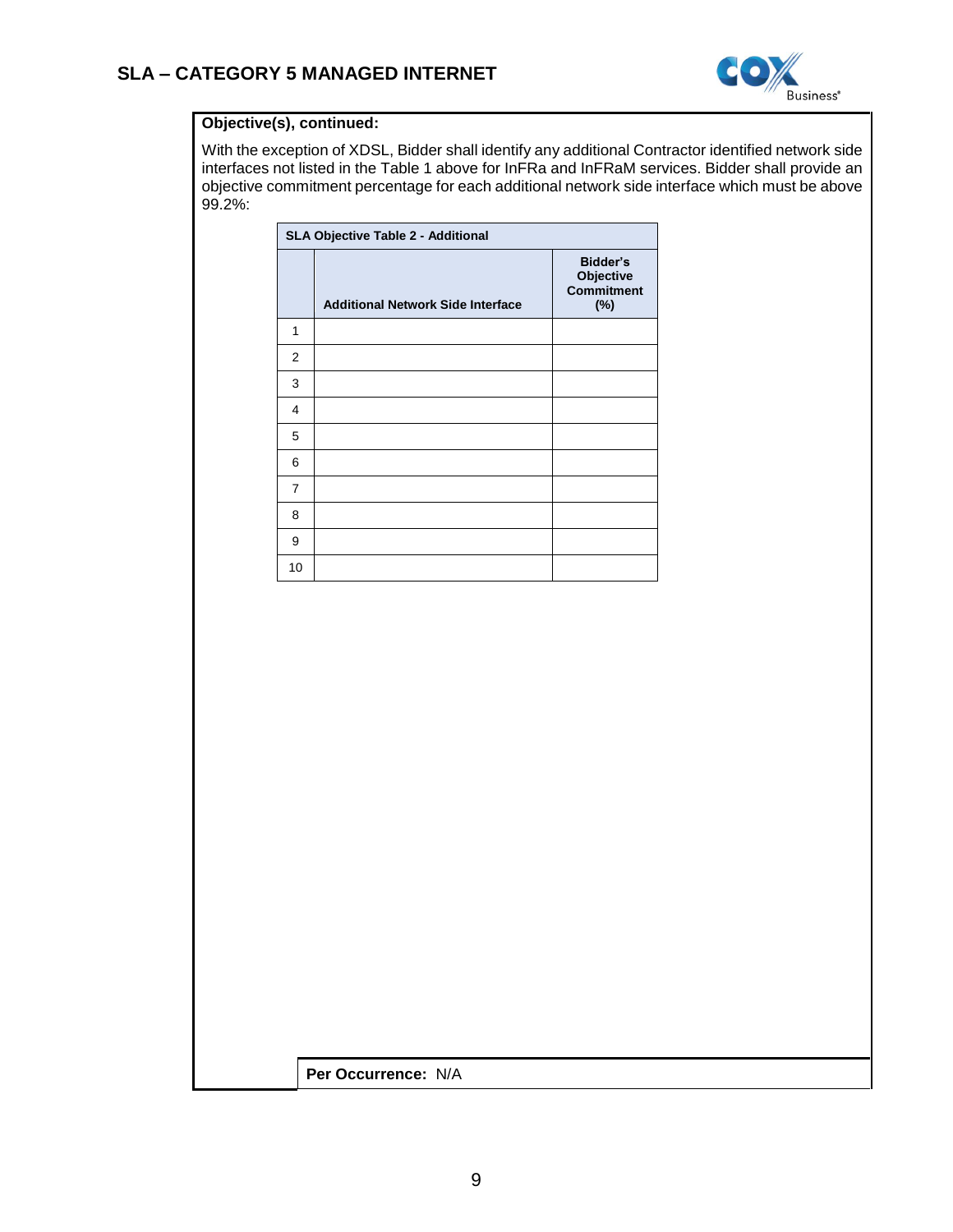

| <b>Rights and</b><br><b>Remedies</b> | <b>Monthly Aggregated Measurements:</b><br>First month the service fails to meet the committed SLA objective shall result in a<br>15 percent rebate of the TMRC and two (2) Business Days of the ADUC, when<br>usage applies. |
|--------------------------------------|-------------------------------------------------------------------------------------------------------------------------------------------------------------------------------------------------------------------------------|
|                                      | The second consecutive month the service fails to meet the committed SLA<br>objective shall result in a 30 percent rebate of TMRC and two (2) Business Days<br>of the ADUC, when usage applies.                               |
|                                      | Each additional consecutive month the service fails to meet the committed SLA<br>objective shall result in a 50 percent rebate of the TMRC and two (2) Business<br>Days of the ADUC, when usage applies.                      |

*Bidder understands the Requirement and shall meet or exceed it? Yes\_X\_\_\_ No\_\_\_\_\_*

### 5.1.8.2 Catastrophic Outage 1 (CAT 1) (M-S)

**SLA Name:** Catastrophic Outage 1 (CAT 1)

**Definition:** The total loss of service at a single site resulting in the loss of service to five (5) or more circuits or any single service at 500Mbps or greater.

**Measurement Process:** The Outage Duration begins when a network alarm is received by the Contractor from an outage-causing event or the opening of a trouble ticket by a Customer, or the Contractor, whichever occurs first. The Contractor shall open a trouble ticket for each service (Circuit ID) affected by a common cause. Each End-User service is deemed out of service from the first notification until the Contractor determines the End-User service (Circuit ID) is restored minus SCC. Any service reported by Customer as not having been restored shall have the outage time adjusted to the actual restoration time.

**Service(s):** 

Managed Internet Service

**Objective (s):** 

The objective restoral time shall be:

|                                                                                                                                                                                                         |                          | <b>Basic</b><br>(B) | <b>Standard</b><br>(S) | <b>Premier</b><br>(P) | Bidder's<br><b>Objective</b><br><b>Commitment</b><br>(B, S or P) |  |  |
|---------------------------------------------------------------------------------------------------------------------------------------------------------------------------------------------------------|--------------------------|---------------------|------------------------|-----------------------|------------------------------------------------------------------|--|--|
|                                                                                                                                                                                                         | Managed Internet Service | $\leq$ 3 hours      | $\leq$ 2 hours         | $\leq$ 1 hour         | P                                                                |  |  |
| <b>Rights and</b><br><b>Per Occurrence:</b> 100 percent of the TMRC and ten (10) days of ADUC for each<br><b>Remedies</b><br>End-User service not meeting the committed objective for each CAT 1 fault. |                          |                     |                        |                       |                                                                  |  |  |
| Monthly Aggregated Measurements: N/A                                                                                                                                                                    |                          |                     |                        |                       |                                                                  |  |  |

### 5.1.8.3 Catastrophic Outage 2 (CAT 2) (M-S)

**SLA Name:** Catastrophic Outage 2 (CAT 2)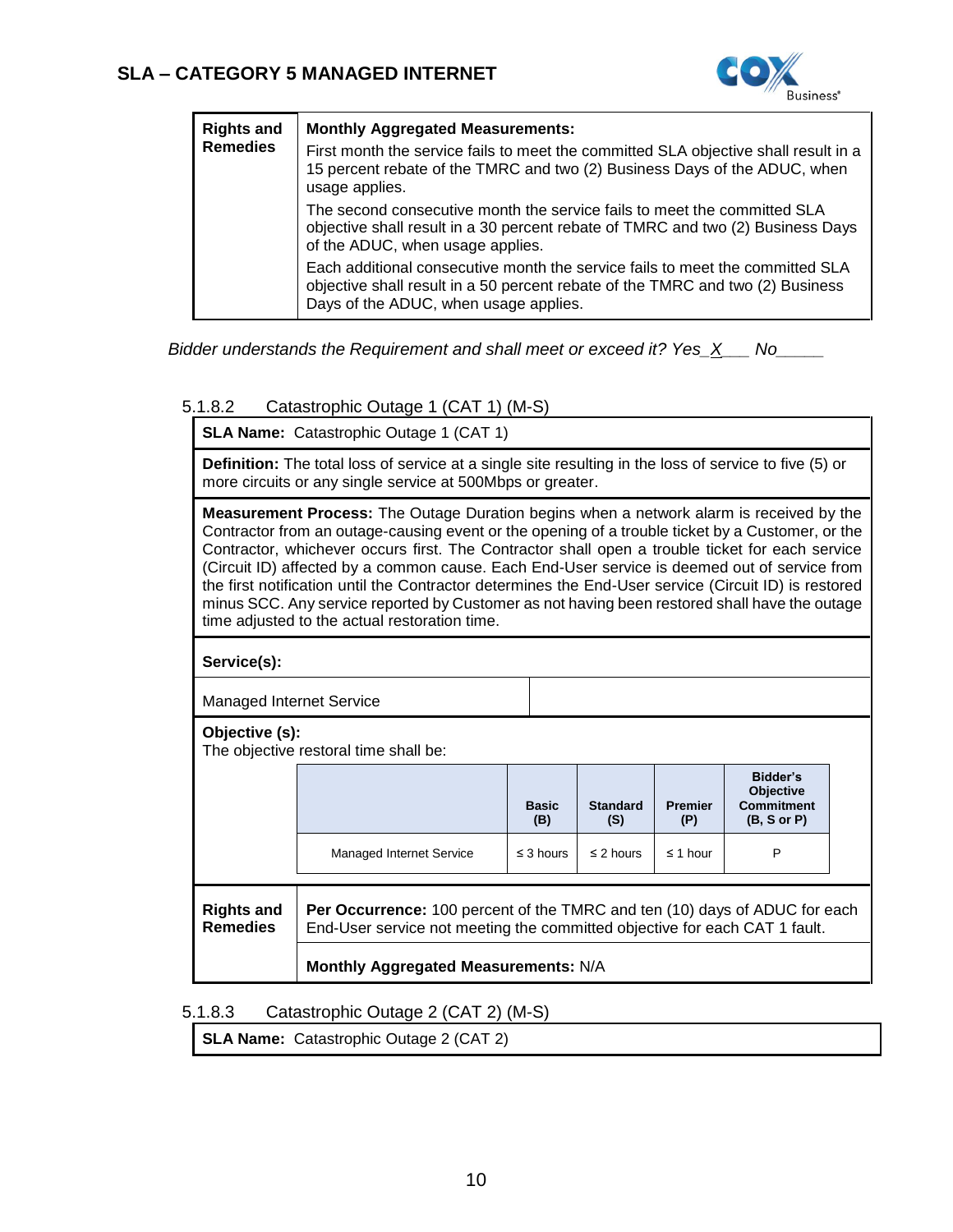

**Definition:** A total failure of a service type in a central office (or equivalent facility), other than access, that results in a CALNET 3 service failure. Or, a backbone failure or failure of any part of the equipment associated with the backbone that causes a CALNET 3 service failure.

**Measurement Process:** The Outage Duration begins when a network alarm is received by the Contractor from an outage-causing event or the opening of a trouble ticket by the Customer or Contractor, whichever occurs first. Upon notification from the Customer or network alarm, the Contractor shall compile a list for each End-User service affected by a common cause for tracking and reporting of the SLA rights and remedies. Outage Duration shall be measured on a per-End-User service (Circuit ID) basis from information recorded from the network equipment/system or Customer reported trouble ticket. Each End-User service (Circuit ID) is deemed out of service from the first notification until the Contractor determines the End-User service is restored. Any End-User service reported by the End-User/Customer as not having been restored shall have the outage time adjusted to the actual restoration time.

**Service(s):**

Managed Internet Service

**Objective (s):** 

The objective restoral time shall be:

|                                                                                                                                                                                                     |                                      | <b>Basic</b><br>(B) | <b>Standard</b><br>(S) | <b>Premier</b><br>(P) | Bidder's<br>Objective<br><b>Commitment</b><br>(B, S or P) |  |  |  |
|-----------------------------------------------------------------------------------------------------------------------------------------------------------------------------------------------------|--------------------------------------|---------------------|------------------------|-----------------------|-----------------------------------------------------------|--|--|--|
|                                                                                                                                                                                                     | <b>Managed Internet Service</b>      | $\leq$ 1 hour       | $\leq$ 30 minutes      | $\leq$ 15 minutes     | P                                                         |  |  |  |
|                                                                                                                                                                                                     |                                      |                     |                        |                       |                                                           |  |  |  |
| <b>Per Occurrence:</b> 100 percent of the TMRC and ten (10) days ADUC for each<br><b>Rights and</b><br><b>Remedies</b><br>End-User service not meeting the committed objective for each CAT 2 fault |                                      |                     |                        |                       |                                                           |  |  |  |
|                                                                                                                                                                                                     | Monthly Aggregated Measurements: N/A |                     |                        |                       |                                                           |  |  |  |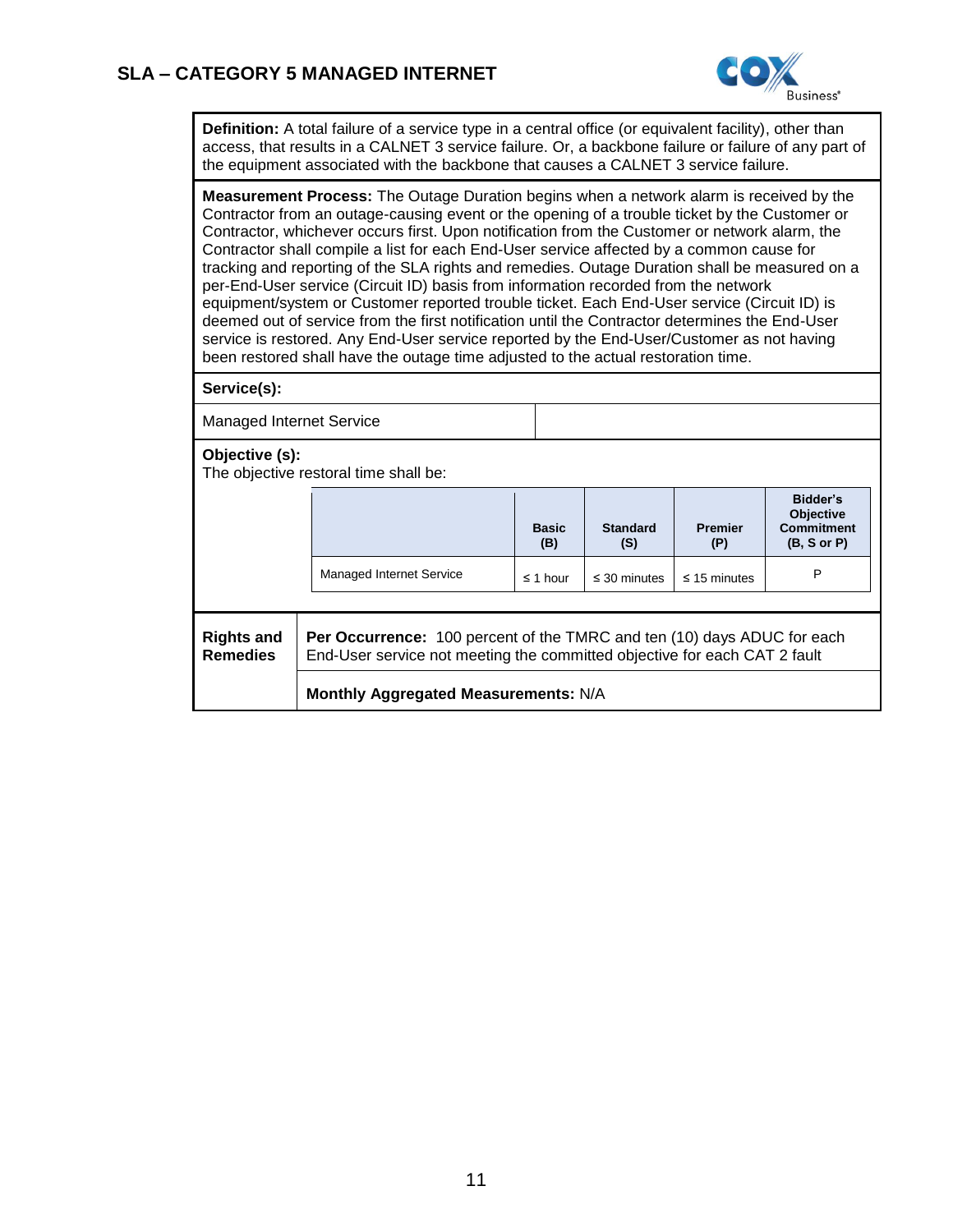

### 5.1.8.4 Catastrophic Outage 3 (CAT 3) (M-S)

**SLA Name:** Catastrophic Outage 3 (CAT 3)

**Definition:** The total loss of Managed Internet Service on a system wide basis.

**Measurement Process:** The Outage Duration begins when a network alarm is received by the Contractor from an outage-causing event or the opening of a trouble ticket by the Customer or Contractor, whichever occurs first. Upon notification from the Customer or network alarm, the Contractor shall compile a list for each End-User service affected by a common cause. Outage Duration shall be measured on a per-End-User service (Circuit ID) basis from information recorded from the network equipment/system or trouble ticket. Each End-User service (Circuit ID) is deemed out of service from the first notification until the Contractor determines the End-User service is restored. Any End-User service reported by the End-User/Customer as not having been restored shall have the outage time adjusted to the actual restoration time.

**Service(s):**

Managed Internet Service

**Objectives:**

The objective restoral time shall be:

|                          |                                                                                                                                                       | <b>Basic</b><br>(B) | <b>Standard</b><br>(S) | <b>Premier</b><br>(P) | Bidder's<br><b>Objective</b><br><b>Commitment</b><br>$(B \text{ or } P)$ |  |  |
|--------------------------|-------------------------------------------------------------------------------------------------------------------------------------------------------|---------------------|------------------------|-----------------------|--------------------------------------------------------------------------|--|--|
| Managed Internet Service |                                                                                                                                                       | $\leq$ 30 minutes   | N/A                    | $\leq$ 15 minutes     | P                                                                        |  |  |
|                          |                                                                                                                                                       |                     |                        |                       |                                                                          |  |  |
| <b>Rights and</b>        | Per Occurrence: 100 percent of the TMRC and ten (10) days ADUC for each<br>End-User service not meeting the committed objective for each CAT 3 fault. |                     |                        |                       |                                                                          |  |  |
| <b>Remedies</b>          | Monthly Aggregated Measurements: N/A                                                                                                                  |                     |                        |                       |                                                                          |  |  |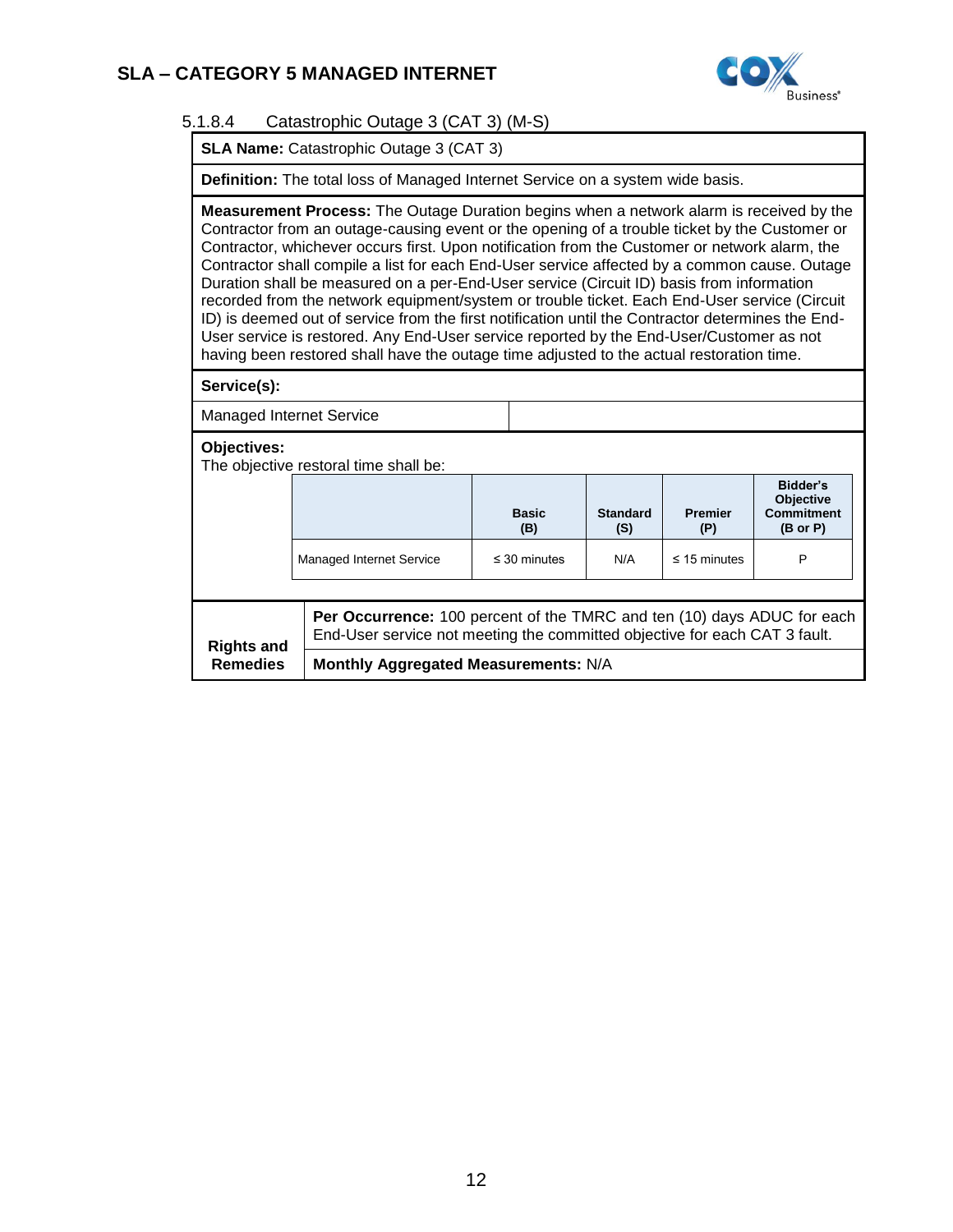

#### 5.1.8.5 Excessive Outage (M-S)

**SLA Name:** Excessive Outage

**Definition:** A service failure that remains unresolved for more than the committed objective level.

**Measurement Process:** This SLA is based on trouble ticket Unavailable Time. The circuit or service is unusable during the time the trouble ticket is reported as opened until restoration of the service, minus SCC. If Customer reports a service failure as unresolved after the closure of the trouble ticket by the Contractor, the Unavailable Time shall be adjusted to the actual restoration time.

#### **Service(s):**

Managed Internet Service

#### **Objective (s):**

The Unavailable Time objective shall not exceed:

|                                                                                                                                                                                                                                                                                                                                                           |                                      | <b>Basic</b><br>(B) | <b>Standard</b><br>(S) | <b>Premier</b><br>(P) | Bidder's<br><b>Objective</b><br><b>Commitment</b><br>(B, S or P) |  |
|-----------------------------------------------------------------------------------------------------------------------------------------------------------------------------------------------------------------------------------------------------------------------------------------------------------------------------------------------------------|--------------------------------------|---------------------|------------------------|-----------------------|------------------------------------------------------------------|--|
|                                                                                                                                                                                                                                                                                                                                                           | <b>Managed Internet Service</b>      | 16 hours            | 12 hours               | 8 hours               | P                                                                |  |
| Per Occurrence: 100 percent of the TMRC and ten (10) days ADUC for each<br><b>Rights and</b><br><b>Remedies</b><br>service (Circuit ID) out of service for a period greater than the committed objective<br>level.<br>Upon request from the Customer or the CALNET 3 CMO, the Contractor shall<br>provide a briefing on the excessive outage restoration. |                                      |                     |                        |                       |                                                                  |  |
|                                                                                                                                                                                                                                                                                                                                                           | Monthly Aggregated Measurements: N/A |                     |                        |                       |                                                                  |  |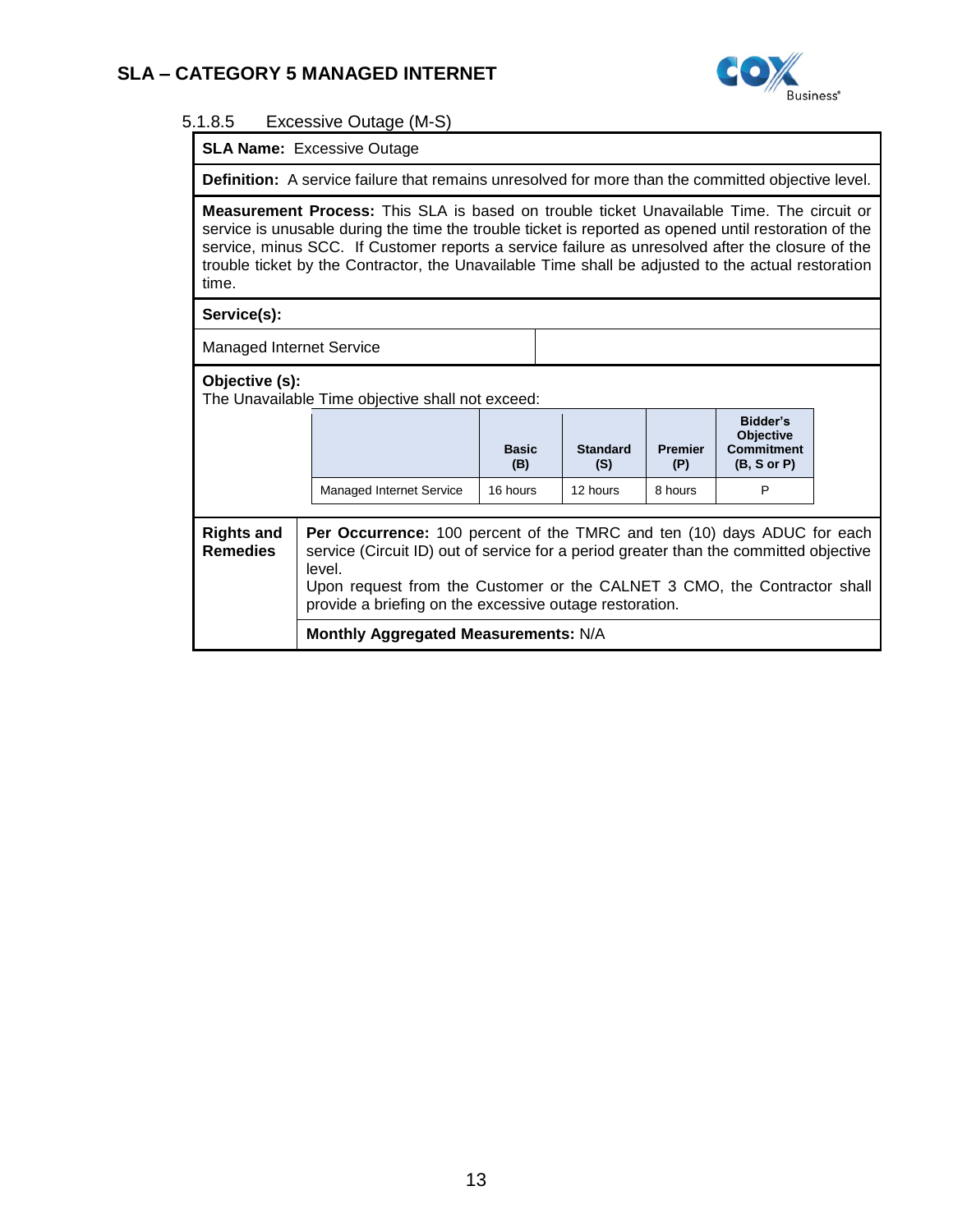

### 5.1.8.6 Managed Service Proactive Notification (M-S)

|  |  | <b>SLA Name: Managed Service Proactive Notification</b> |  |
|--|--|---------------------------------------------------------|--|
|--|--|---------------------------------------------------------|--|

**Definition:** The proactive outage notification provides credits if the Contractor fails to open a trouble ticket and notify Customer of an Outage for a managed router service. Notification to the Customer shall occur through means agreed to by Contractor and CALNET 3 CMO.

An Outage is defined as an unscheduled period in which the managed router service is interrupted and unavailable for use by Customer for 60 continuous seconds or more than 60 cumulative seconds within a 15-minute period measured by the Contractor.

**Measurement Process:** The Outage Duration start shall be determined by the first Contractor network alarm resulting from the outage-causing event or the opening of a trouble ticket by the Customer, whichever occurs first. The Contractor has fifteen (15) minutes (Notification Period) to notify the Customer from the start point of the first network alarm. The Contractor is in compliance with the proactive outage notification SLA if the Customer opened the trouble ticket prior to the network alarm or Customer is notified by the Contractor within the Notification Period.

**Service(s):** 

| Managed Internet Services with Managed |  |
|----------------------------------------|--|
| Router                                 |  |

**Objective (s):** 15 minutes

| <b>Rights and</b><br><b>Remedies</b> | <b>Per Occurrence:</b> Customer will receive a credit equal to ten percent of the TMRC<br>for Managed Internet Service (Circuit ID) that was impacted during an outage if<br>the Customer was not proactively notified within the notification period |
|--------------------------------------|-------------------------------------------------------------------------------------------------------------------------------------------------------------------------------------------------------------------------------------------------------|
|                                      | Monthly Aggregated Measurements: N/A                                                                                                                                                                                                                  |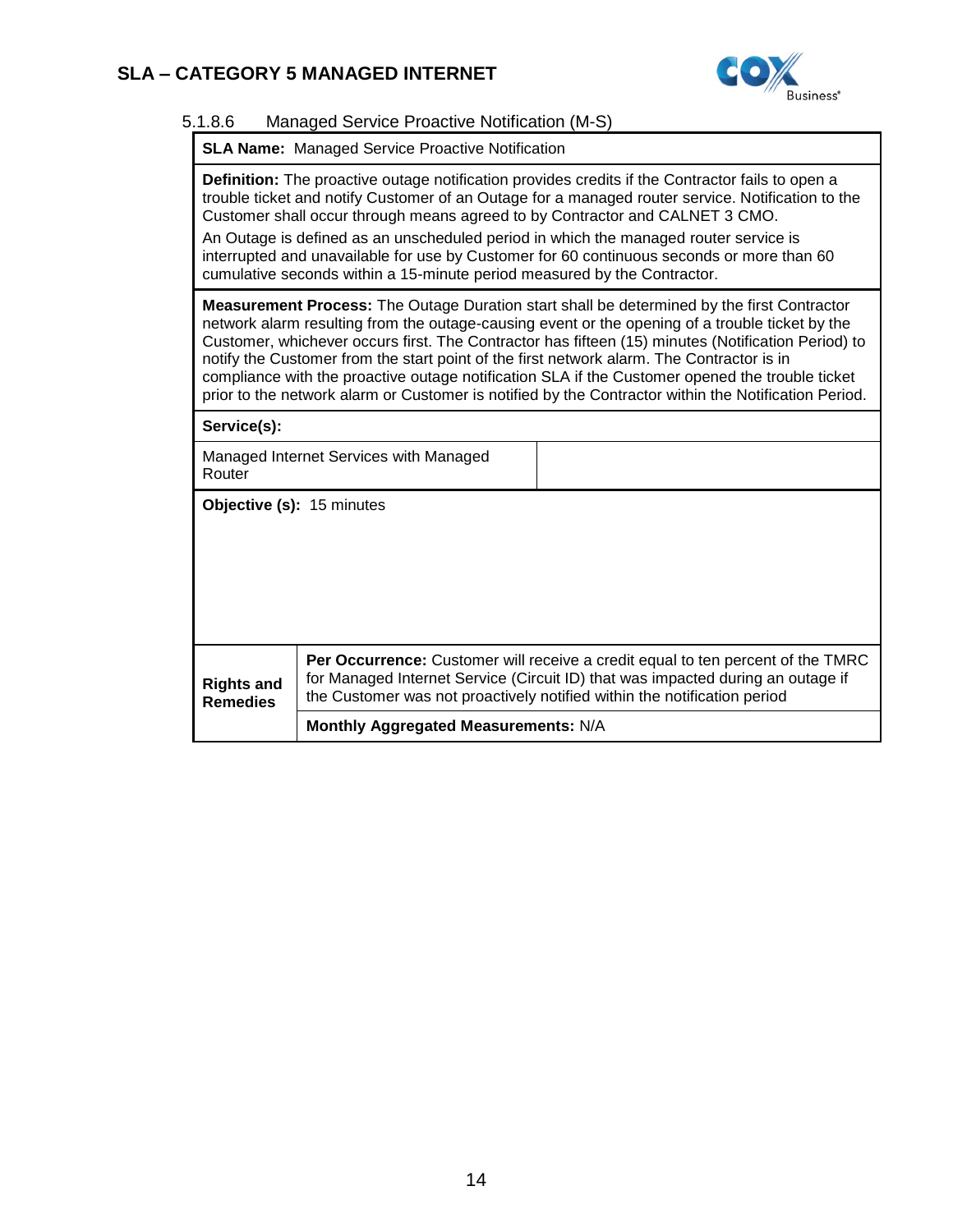

### 5.1.8.7 Notification

#### **SLA Name:** Notification

**Definition:** The Contractor notification to CALNET 3 CMO and designated stakeholders in the event of a CAT 2 or CAT 3 failure, Contractor, Subcontractor or Affiliate network event, terrorist activity, threat of natural disaster, or actual natural disaster which results in a significant loss of telecommunication services to CALNET 3 End-Users or has the potential to impact services in a general or statewide area. The State understands initial information regarding the nature of the outage may be limited.

**Measurement Process:** The Contractor shall adhere to the Network Outage Response requirements (IFB STPD 12-001-B Refresh Business Requirements Section B.3.3) and notify the CALNET 3 CMO and designated stakeholders for all CAT 2 and CAT 3 Outages or for network outages resulting in a significant loss of service. Notification objectives will be based on the start time of the outage failure determined by the opening of a trouble ticket or network alarm, whichever occurs first. For events based on information such as terrorist activity or natural disaster, the Contractor shall notify CALNET 3 CMO and designated stakeholder when information is available.

**Service(s):** All Services

**Objective (s):** Within 60 minutes of the above mentioned failures' start time, the Contractor shall notify CALNET 3 CMO and designated stakeholders using a method defined in IFB STPD 12- 001-B Refresh Business Requirements Section B.3.3 (Network Outage Response). At 60 minute intervals, updates shall be given on the above mentioned failures via the method defined in Section IFB STPD 12-001-B Refresh Business Requirements Section B.3.3 (Network Outage Response).

This objective is the same for Basic, Standard and Premier commitments.

| <b>Remedies</b> | Rights and   Per Occurrence: Senior Management Escalation |
|-----------------|-----------------------------------------------------------|
|                 | Monthly Aggregated Measurements: N/A                      |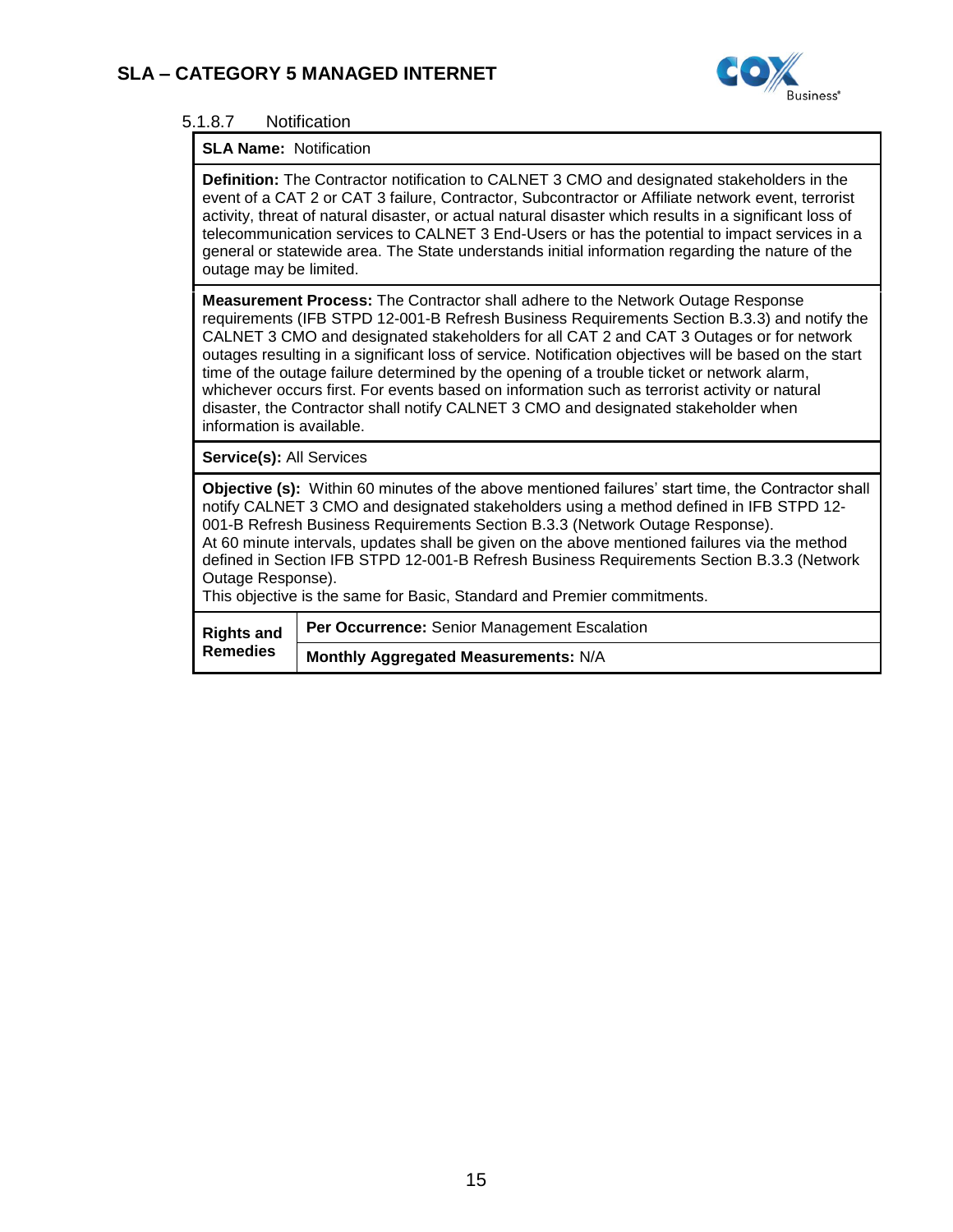

### 5.1.8.8 Provisioning (M-S)

#### **SLA Name:** Provisioning

**Definition:** Provisioning shall include new services, moves, adds and changes completed by the Contractor on or before the due dates. The Provisioning SLA shall be based on committed installation intervals established in this SLA or due dates negotiated between Customer and Contractor documented on the Contractor's order confirmation notification or Contracted Service Project Work SOW in accordance with IFB STPD 12-001B Refresh Business Requirements Section B.2.5.4 #7 (Provisioning and Implementation). The Contractor shall meet the committed interval dates or due date negotiated with the Customer. If the Customer agrees to a negotiated due date, the negotiated due date supersedes the committed interval. At the Customer's discretion, if the scope of the Service Request(s) meets the Coordinated or Managed Project criteria, negotiated due dates will be established and documented in the Project Schedule per IFB STPD 12-001-B Refresh Business Requirements Section B.6 (Contracted Service Project Work).

Provisioning SLAs have two (2) objectives:

Objective 1: Individual Service Request; and

Objective 2: Successful Install Monthly Percentage by Service Type.

Note: Provisioning timelines include extended demarcation wiring, when appropriate.

#### **Measurement Process:**

Objective 1: Individual Service Request: Install intervals are based on the committed installation intervals established in this SLA or due dates negotiated between Customer and Contractor. This objective requires the Contractor to meet the due date for each individual Service Request.

Objective 2: Successful Install Monthly Percentage per service Type: The Contractor shall sum all individual Service Requests per service, as listed below, meeting the objective in the measurement period (per month) and divide by the sum of all individual Service Requests due per service in the measurement period and multiply by 100 to equal the percentage of Service Requests installed on time. The Contractor must meet or exceed the objective below in order to avoid the rights and remedies.

| Service (Features must be installed in<br>conjunction with the service except when<br>listed below) | Committed<br><b>Interval</b><br>Calendar<br>Days | <b>Coordinated/Managed Project</b> |
|-----------------------------------------------------------------------------------------------------|--------------------------------------------------|------------------------------------|
| <b>InFRA</b>                                                                                        | 30                                               | Coordinated/Managed Project        |
| <b>InFRaM</b>                                                                                       | 45                                               | Coordinated/Managed Project        |
| <b>InSBET</b>                                                                                       | 30                                               | Coordinated/Managed Project        |
| <b>InSBEP</b>                                                                                       | 30                                               | Coordinated/Managed Project        |
| <b>InSBEPM</b>                                                                                      | 45                                               | Coordinated/Managed Project        |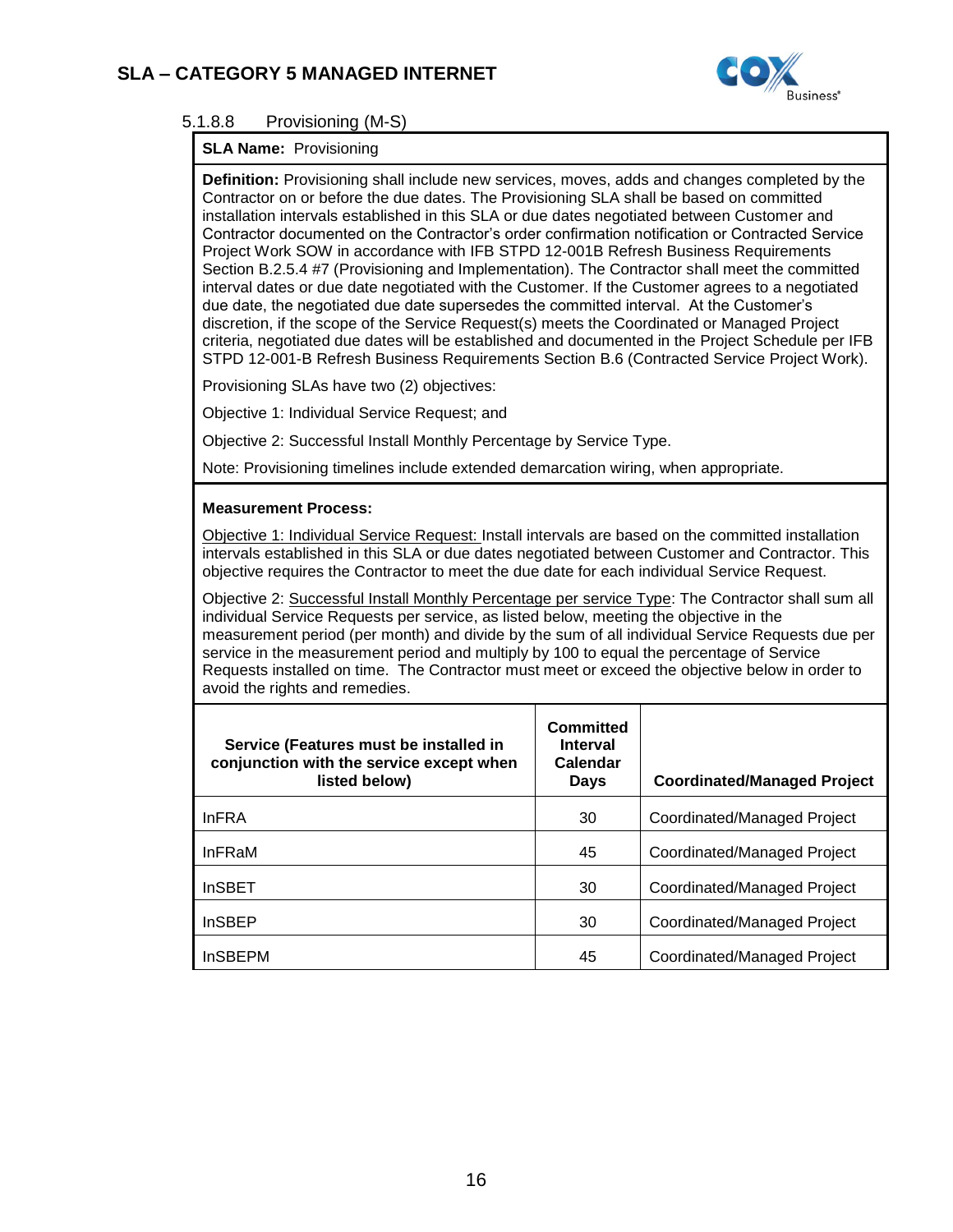

### **Objective (s):**

Objective 1: Individual Service Request: Service installed on or before the Committed Interval or negotiated due date.

Objective 2: Successful Install Monthly Percentage per Service:

|                                      |                                                                                                                                                                                                                                                                                                  | <b>Basic</b><br>(B) | <b>Standard</b><br>(S) | <b>Premier</b><br>(P) | Bidder's<br>Objective<br><b>Commitment</b><br>$(S \text{ or } P)$ |  |
|--------------------------------------|--------------------------------------------------------------------------------------------------------------------------------------------------------------------------------------------------------------------------------------------------------------------------------------------------|---------------------|------------------------|-----------------------|-------------------------------------------------------------------|--|
|                                      | <b>InFRA</b>                                                                                                                                                                                                                                                                                     | N/A                 | $\geq 90\%$            | $\geq 95\%$           | P                                                                 |  |
|                                      | <b>InFRaM</b>                                                                                                                                                                                                                                                                                    | N/A                 | $\geq 90\%$            | $\geq 95\%$           | P                                                                 |  |
|                                      | <b>InSBET</b>                                                                                                                                                                                                                                                                                    | N/A                 | $\geq 90\%$            | $\geq 95\%$           | P                                                                 |  |
|                                      | <b>InSBEP</b>                                                                                                                                                                                                                                                                                    | N/A                 | $\geq 90\%$            | $\geq 95\%$           | P                                                                 |  |
|                                      | <b>InSBEPM</b>                                                                                                                                                                                                                                                                                   | N/A                 | $\geq 90\%$            | $\geq 95\%$           | P                                                                 |  |
|                                      |                                                                                                                                                                                                                                                                                                  |                     |                        |                       |                                                                   |  |
| <b>Rights and</b><br><b>Remedies</b> | <b>Per Occurrence:</b><br>Objective 1: Individual Service Requests: 50 percent of installation fee credited to<br>Customer for any missed committed objective.                                                                                                                                   |                     |                        |                       |                                                                   |  |
|                                      | <b>Monthly Aggregated Measurements:</b><br>Objective 2: 100 percent of the installation fee credited to Customer for all Service<br>Requests (per service type) that did not complete on time during the month if the<br>Successful Install Monthly Percentage is below the committed objective. |                     |                        |                       |                                                                   |  |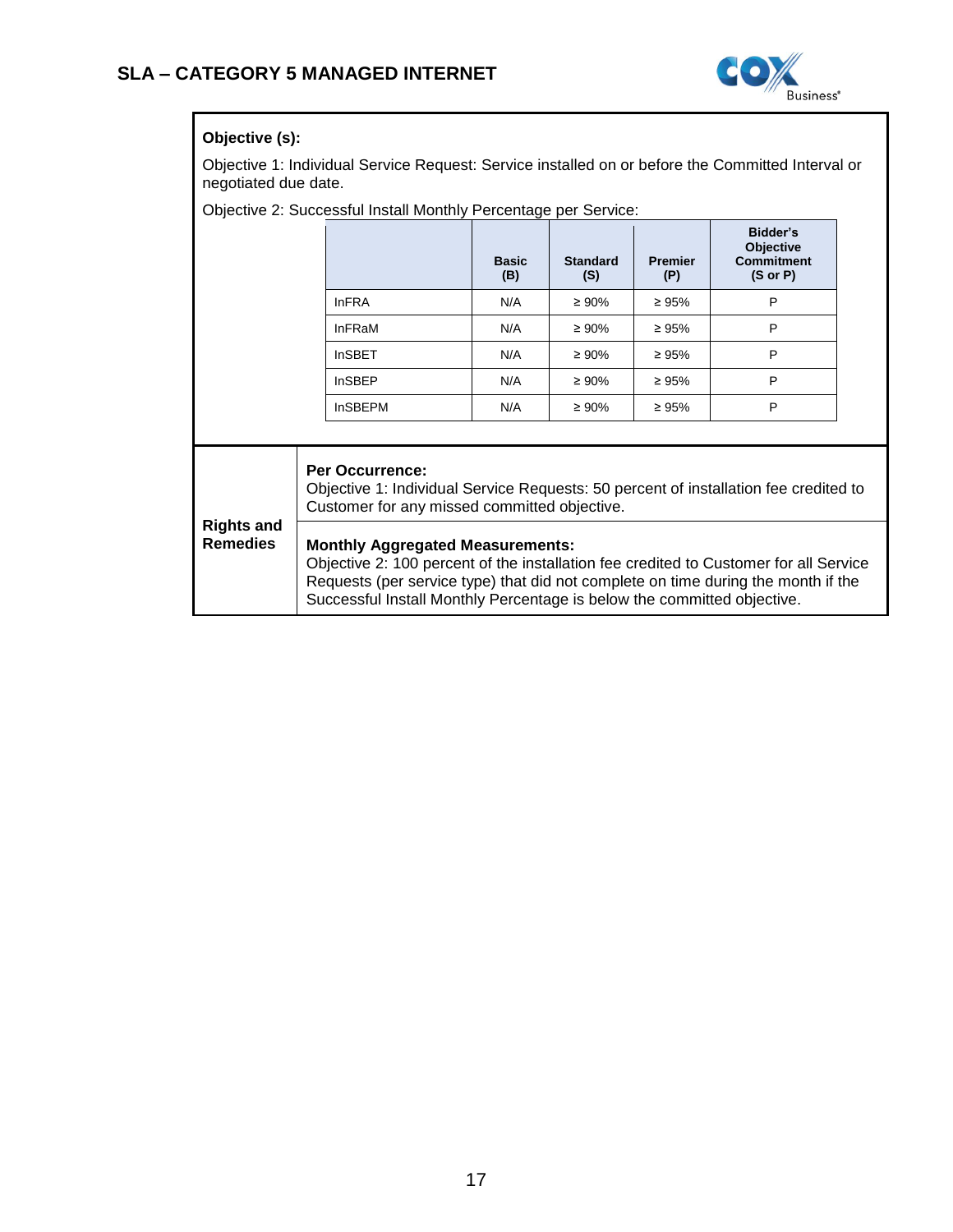

### 5.1.8.9 Time to Repair (TTR) (M-S)

|  | <b>SLA Name:</b> Time to Repair (TTR) |
|--|---------------------------------------|
|--|---------------------------------------|

**Definition:** A service outage that remains unresolved for more than the committed objective level.

**Measurement Process:** This SLA is based on trouble ticket Unavailable Time. The circuit or service is unusable during the time the trouble ticket is reported as opened until restoration of the service, minus SCC. If Customer reports a service failure as unresolved after the closure of the trouble ticket by the Contractor, the Unavailable Time shall be adjusted to the actual restoration time. This SLA is applied per occurrence.

#### **Service(s):**

Managed Internet Service

**Objective (s):** 

The Unavailable Time objective shall not exceed:

|                                      | <b>Service</b>                                                                                                                                                                                 | <b>Basic</b><br>(B) | <b>Standard</b><br>(S) | <b>Premier</b><br>(P) | Bidder's<br><b>Objective</b><br><b>Commitment</b><br>$(B \text{ or } S)$ |  |
|--------------------------------------|------------------------------------------------------------------------------------------------------------------------------------------------------------------------------------------------|---------------------|------------------------|-----------------------|--------------------------------------------------------------------------|--|
|                                      | Managed Internet Service                                                                                                                                                                       | 6 hours             | 4 hours                | N/A                   | S                                                                        |  |
|                                      |                                                                                                                                                                                                |                     |                        |                       |                                                                          |  |
| <b>Rights and</b><br><b>Remedies</b> | <b>Per Occurrence:</b> 25 percent of the TMRC and two (2) days ADUC per<br>occurrence for each service (Circuit ID) out of service for a period greater than the<br>committed objective level. |                     |                        |                       |                                                                          |  |
|                                      | Monthly Aggregated Measurements: N/A                                                                                                                                                           |                     |                        |                       |                                                                          |  |